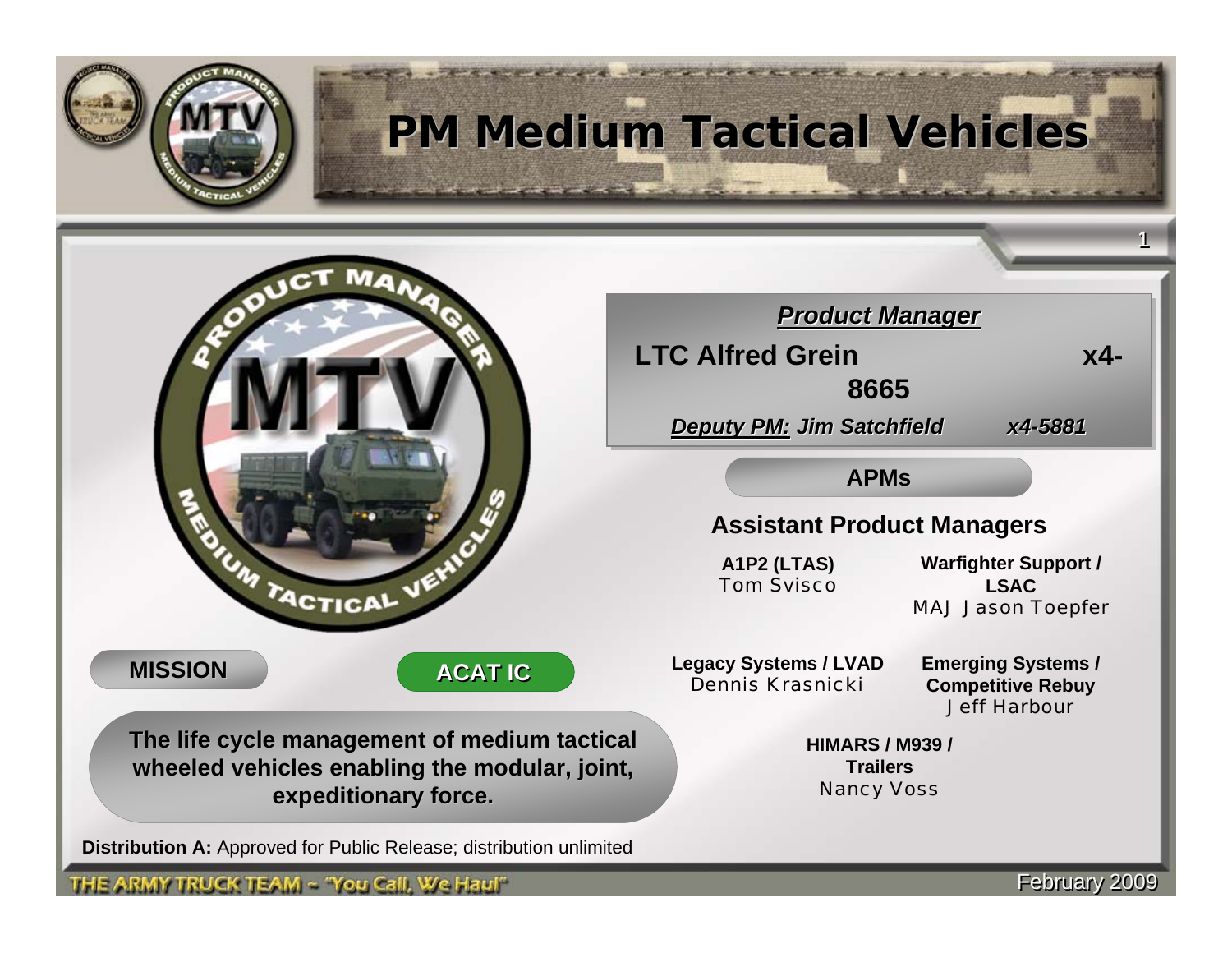

# **FMTV Program Background FMTV Program Background**

- *ACAT IC Program ACAT IC Program*
- *Milestone C Milestone C – 1995*
- *As of 31 Dec 08, 36,660 trucks and 7,317 trailers have As of 31 Dec 08, 36,660 trucks and 7,317 trailers have been fielded been fielded*
- *Contract Status: Contract Status:*
	- <sup>o</sup> Completing deliveries on 3<sup>rd</sup> Production Contract (A1R) in *May 09*
	- **Awarded a Production Contract in May 08 for A1P2;** *definitized and awarded options in Sep 08 definitized and awarded options in Sep 08*
	- **P** Planning a Competitive Production Contract for award in *May 09*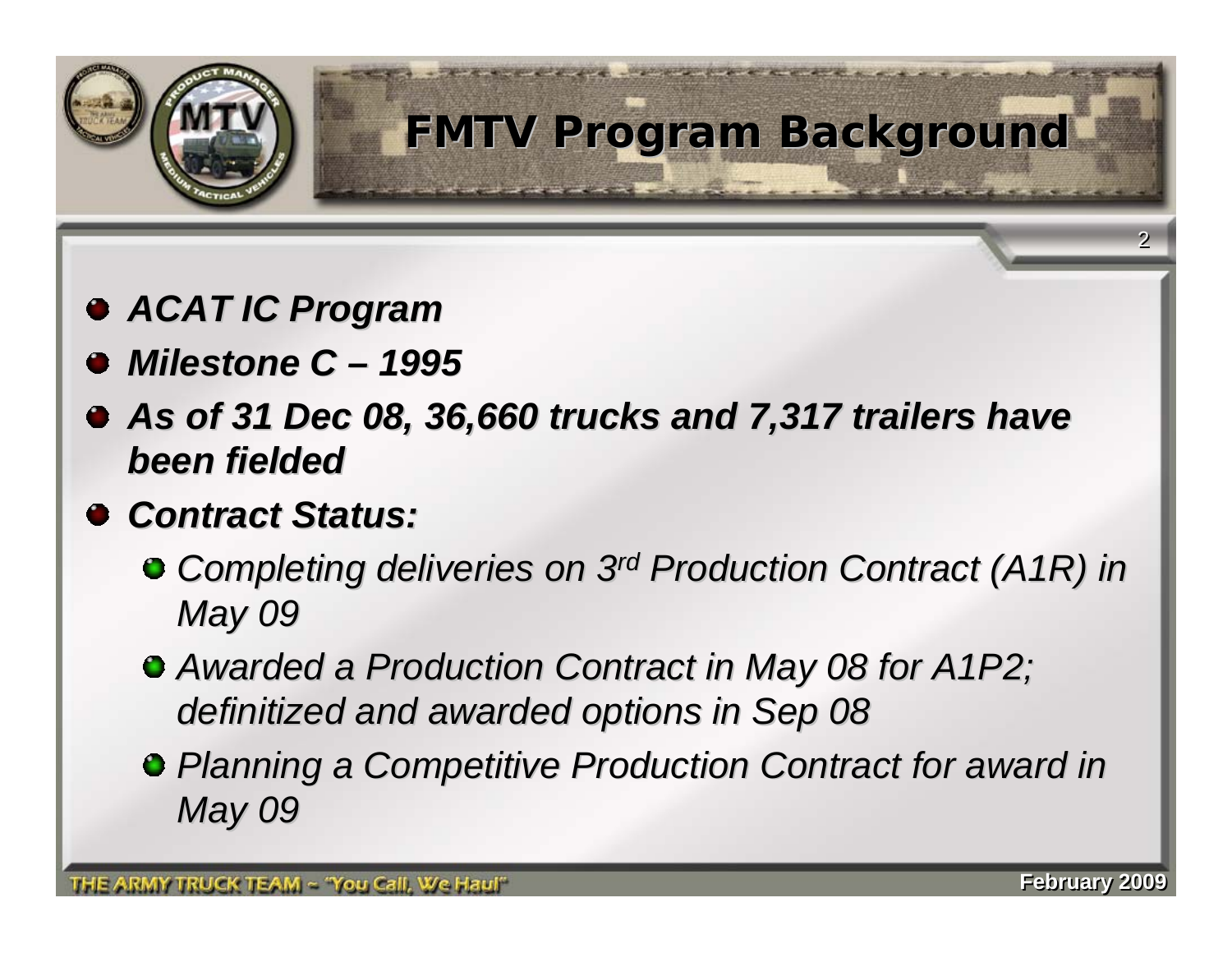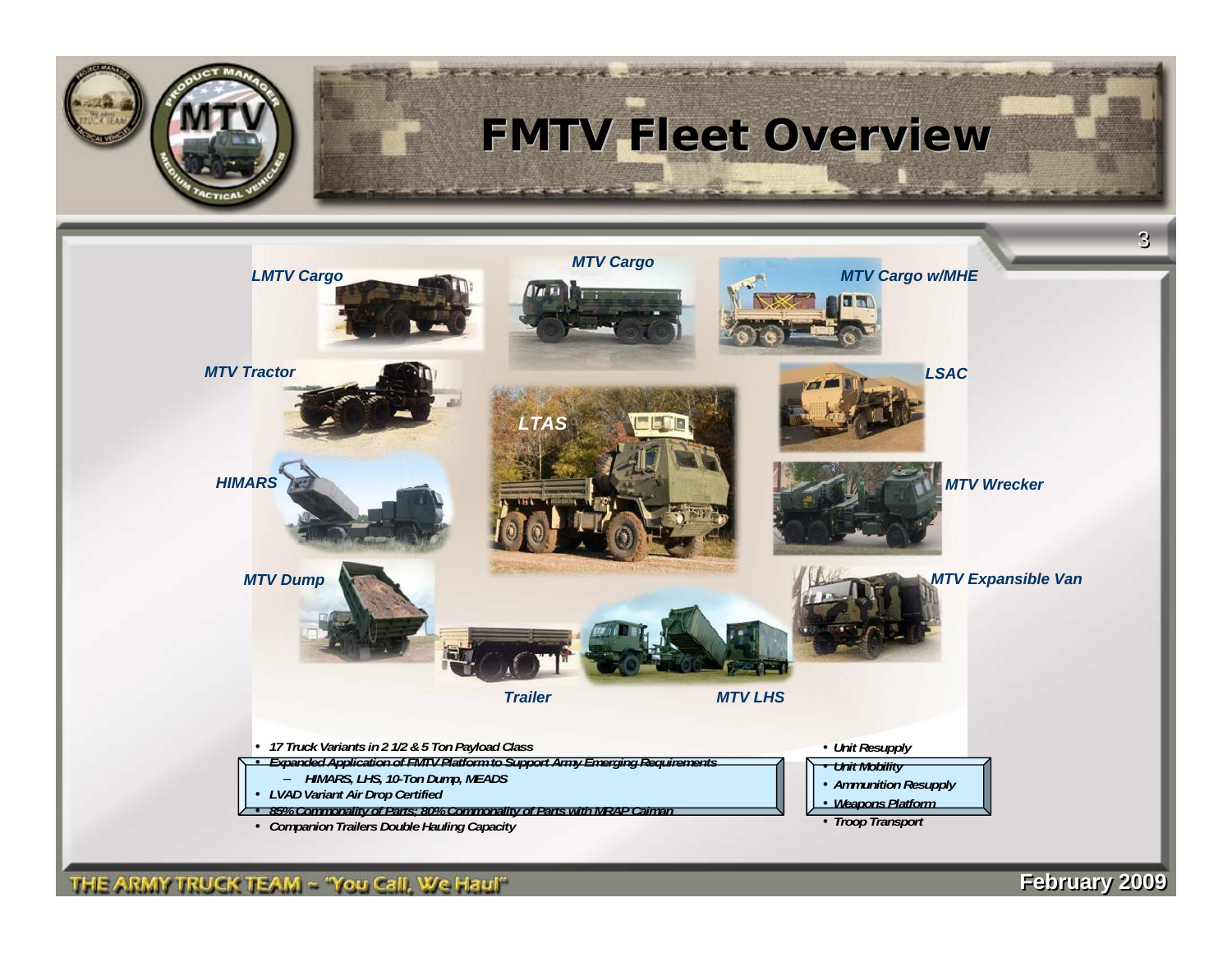

# **FMTV History/Future FMTV History/Future**

the goals provided and provided and the second

## *FMTV A0 FMTV A0***1994 - 1999 1994 - 1999 1999 - 2004 1999 - 2004 2004 - 2008 2008 - 2010 2010 - 2015 2004 - 2008 2008 - 2010 2010 - 2015**



- *14 variants (2.5 and 5 ton)*
- *Central Tire Inflation System*
- *7 speed automatic transmission*
- *C-130 transportable*
- *85% commonality of parts*
- *22 year corrosion*

*for air conditioning*

*AO/A1 Variant vehicles*



- *Anti-lock Braking System*
- *Class V Interactive Electronic Technical Manual (IETM)*
- *100% improved Reliability/MR*
- *Open systems architecture HIMARS*



and the first state of the control of the control of the control of the control of the control of the control of

- *EPA compliant*
- *Improved reliability/MR*
- *Expansible Van*
- *Air conditioning (A/C)*
- *Low Velocity Air Drop/ 10 ton dump/Load Handling System*
- *260 Amp alternator*

## *FMTV Armor Development FMTV Armor Development*

### Radian Armor Crew Kit (RACK) Low Signature Armored Cab (LSAC) Long Term Armor Strategy (LTAS)



W  $\overline{\mathbf{C}}$ т

S Ü  $\mathsf{P}$ P  $\overline{O}$ R T

> *Purpose built cab which replaces the standard FMTV cab*

- *Either fully integrated on production line or interchanged with standard cab in approx. 8 hrs.*
- *2200 LSAC Cabs were applied to existing AO/A1/A1R Variant vehicles*



- *Long Term Armoring Strategy (LTAS) Armoring Solution*
- *Increased Load Carrying, 19K Axle*
- *Enhanced A/C*
- *Air/Hydraulic Brake System*
- *B-kit armor*



44

- *Suspension upgrades*
- *Electronic Stability Control (ESC)*
- *Alternate transmission/ powertrain updates*
- *Increased fuel economy*
- *Optimized maintenance ratio*

the first of the state of the first state of the state of the state of the state of the state of the state of



- *Modular concept consisting of a standard or "A-cab" designed to accept armor referred to as a "B-kit"*
- *Replacing aging RACK and LSAC equipped FMTVs in Theater*
- *Improved Armor Protection*

**2004 2004**

*Incorporates environmental control system* 

*1855 Armor Kits were applied to existing* 

### THE ARMY TRUCK TEAM ~ 'You Call, We Haul''

*cab*

*Adds ballistic and mine blast protection Bolt on over existing* 

### **2005 20052008 2008**

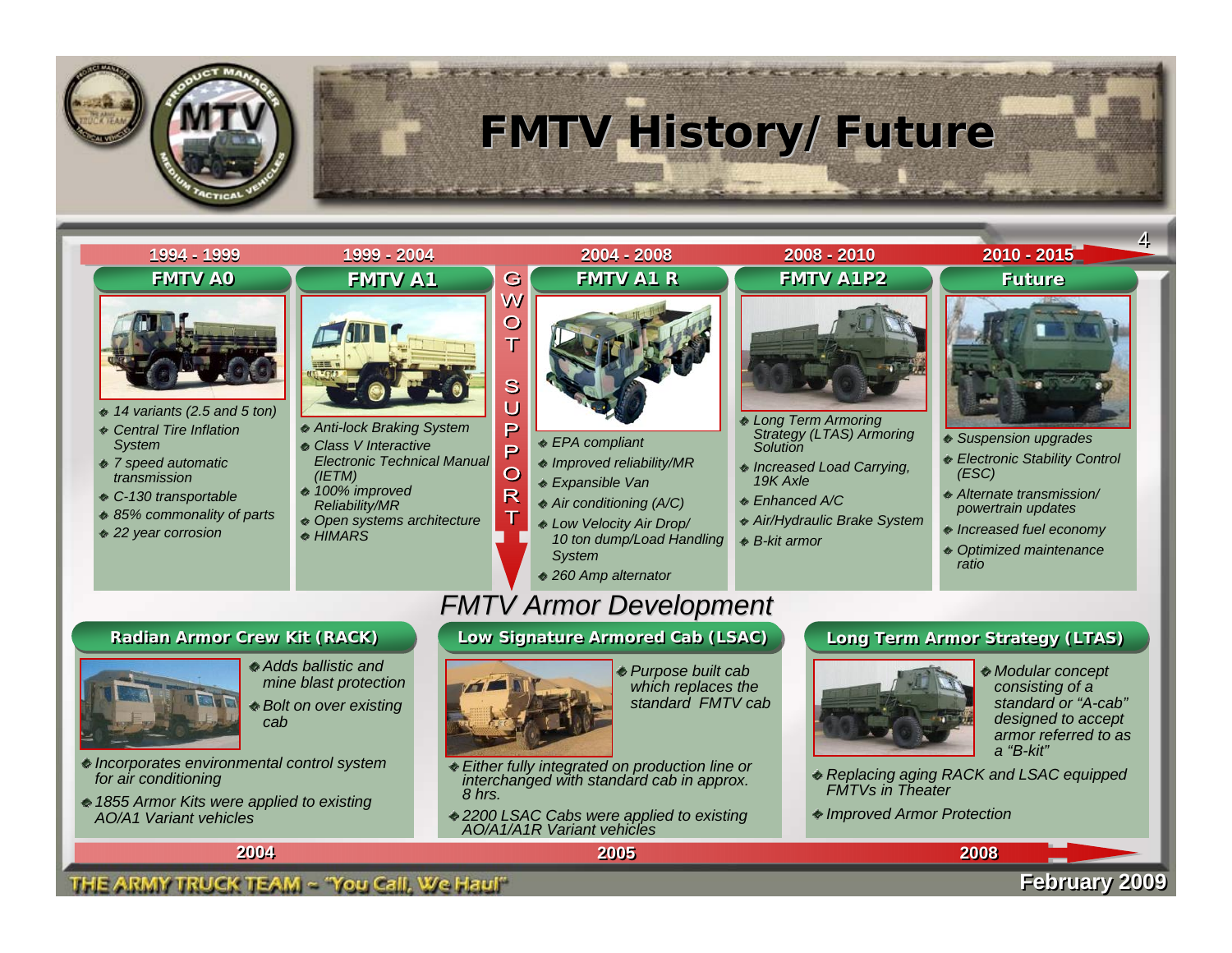

# **FMTV Program Overview FMTV Program Overview**

**CONTRACTOR** CONTRACTOR



THE ARMY TRUCK TEAM ~ 'You Call, We Haul"

**February 2009 February 2009**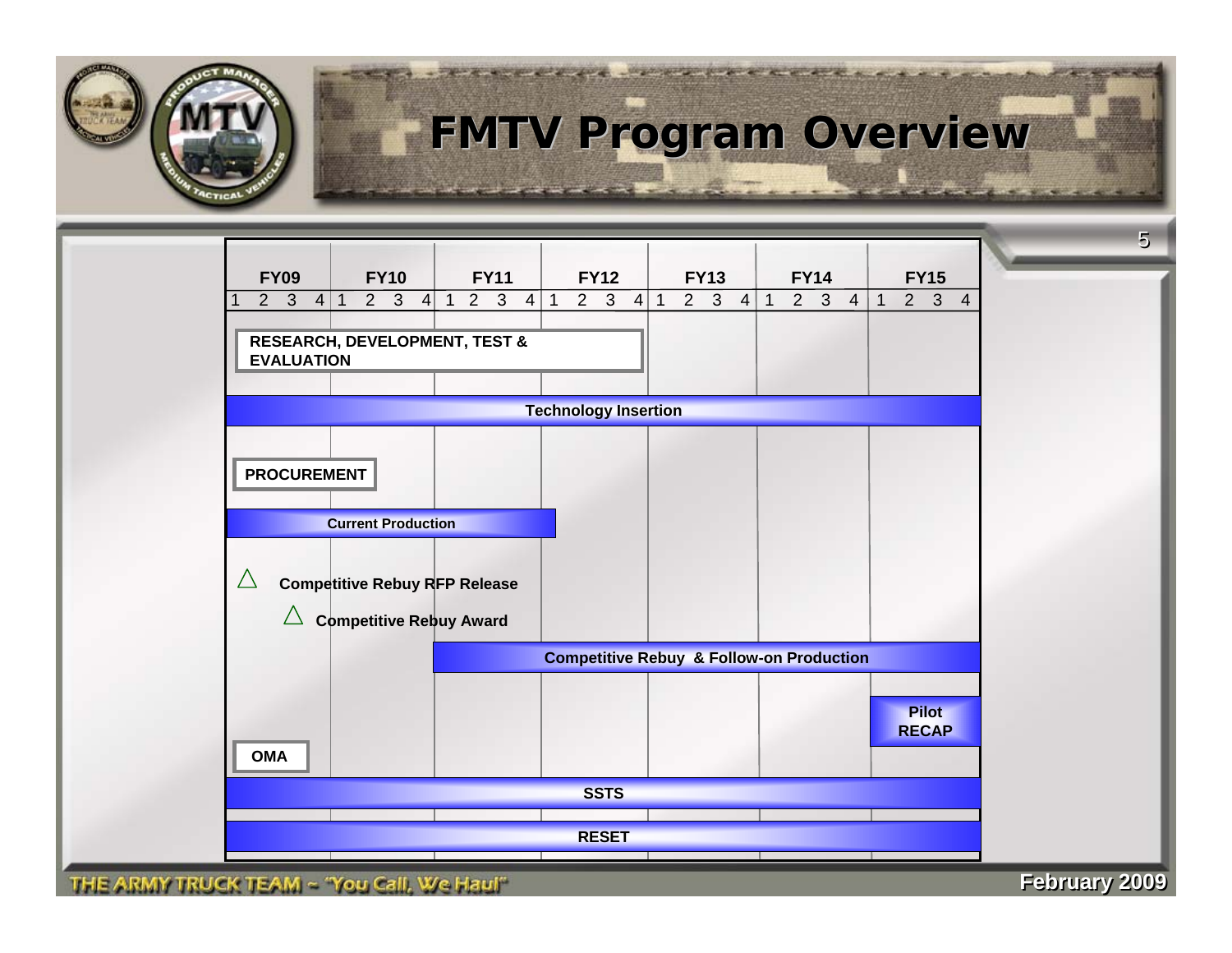

**Februar Februaryy 2009 2009**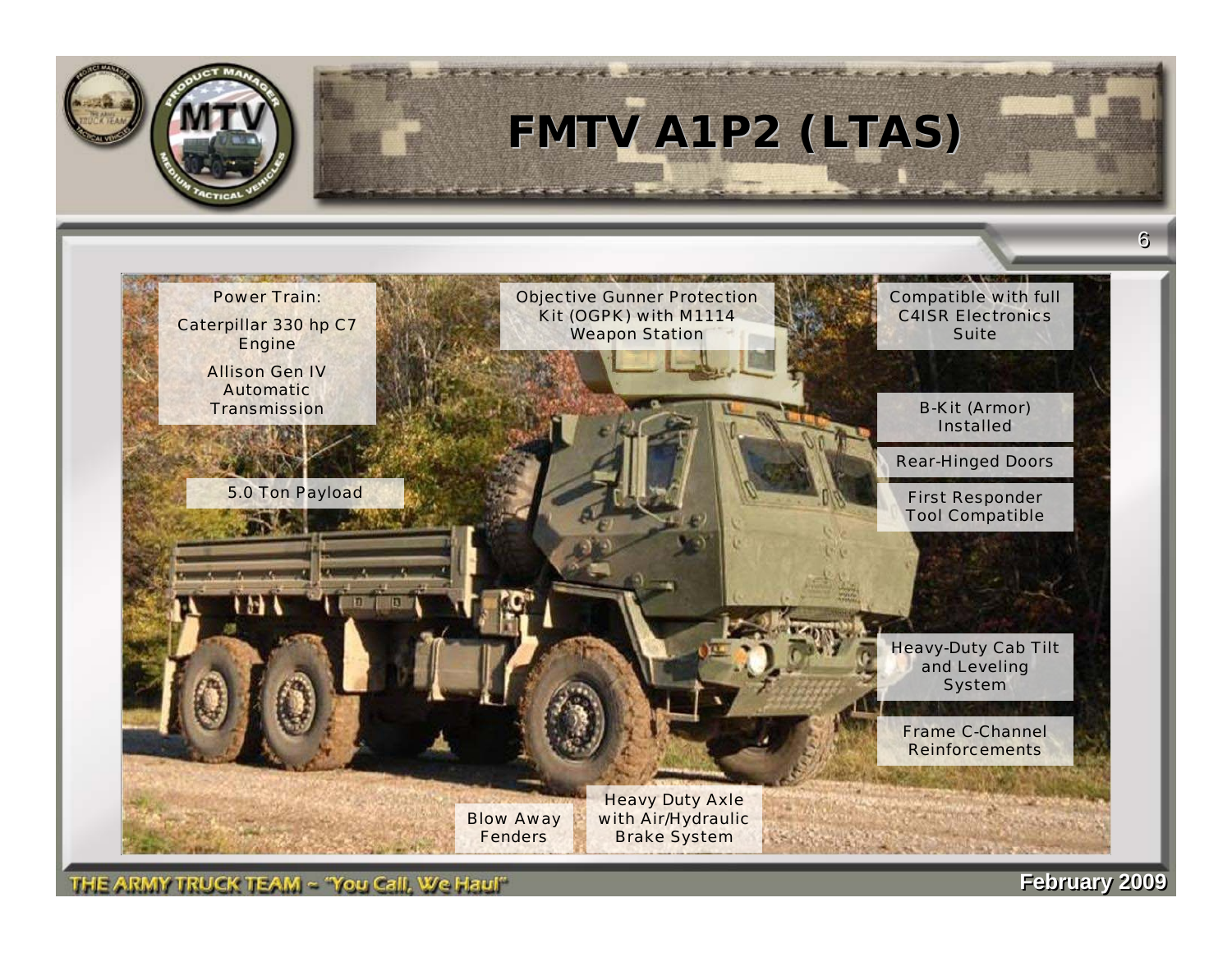

# **Long Term Armor Strategy Long Term Armor Strategy (LTAS) (LTAS)**

## **System Description Fielding**

### **Mission:**

• To provide a vehicle configuration which is able to adapt armor based on the threat, mission or technology and provide a greater level of protection than current AoA configurations.

### **Characteristics:**

- Factory installed, armor capable cabs, which include A/C, provide the structure for soldier-installed armor kits. Vehicle performance characteristics are not degraded w/o armor kits installed
- The field-installed armor kit concept allows for future armor upgrades to advanced light weight material (ie, ceramics, composites, etc.)
- Requirement: 1996 TWV Crew Protection Kit (CPK) ORD, CARDS Reference Number 16060, approved by HQDA G3

### **Design & Test Phase: 13 vehicles**

**# Vehicles Fielded: None.Distribution subject to Distribution Conference week of 12 Jan**

## **Performance/Risk**

### **Risks:**

- C-130/CH-47 Transportability resolution
- Delay in variant deliveries for test cause production to start prior to test completion
- Logistics products in support of fielding
- -- B-kit schedule Initial LTAS cargo trucks will be A-cab for Data Interchange Customers; initial Bridge trucks to be A-cab
- Ongoing DA CONOPS/fielding strategy

| <b>Risk</b>       | Performance    | <b>Schedule</b> | Cost |
|-------------------|----------------|-----------------|------|
| <b>Risk Level</b> | <b>Low/Med</b> | <b>Med/High</b> | Low  |

# **Schedule**

### • LTAS FOT complete Nov 07

- LTAS PVT complete Dec 07
- Ballistic testing complete Dec 07
- SER Apr 08
- Safety Confirmation **Apr 08**
- S023 LTAS A-cab mod award Mar 08
- S023 LTAS B-kit mod award May 08
- First LTAS vehicle delivered to Gov't Feb 09
- 
- V  $\blacktriangledown$  $\mathbf{v}$ 
	-
	- V  $\blacktriangledown$

 $\boldsymbol{\mathscr{C}}$ 

- $\blacktriangledown$
- 

### **February 2009 February 2009**